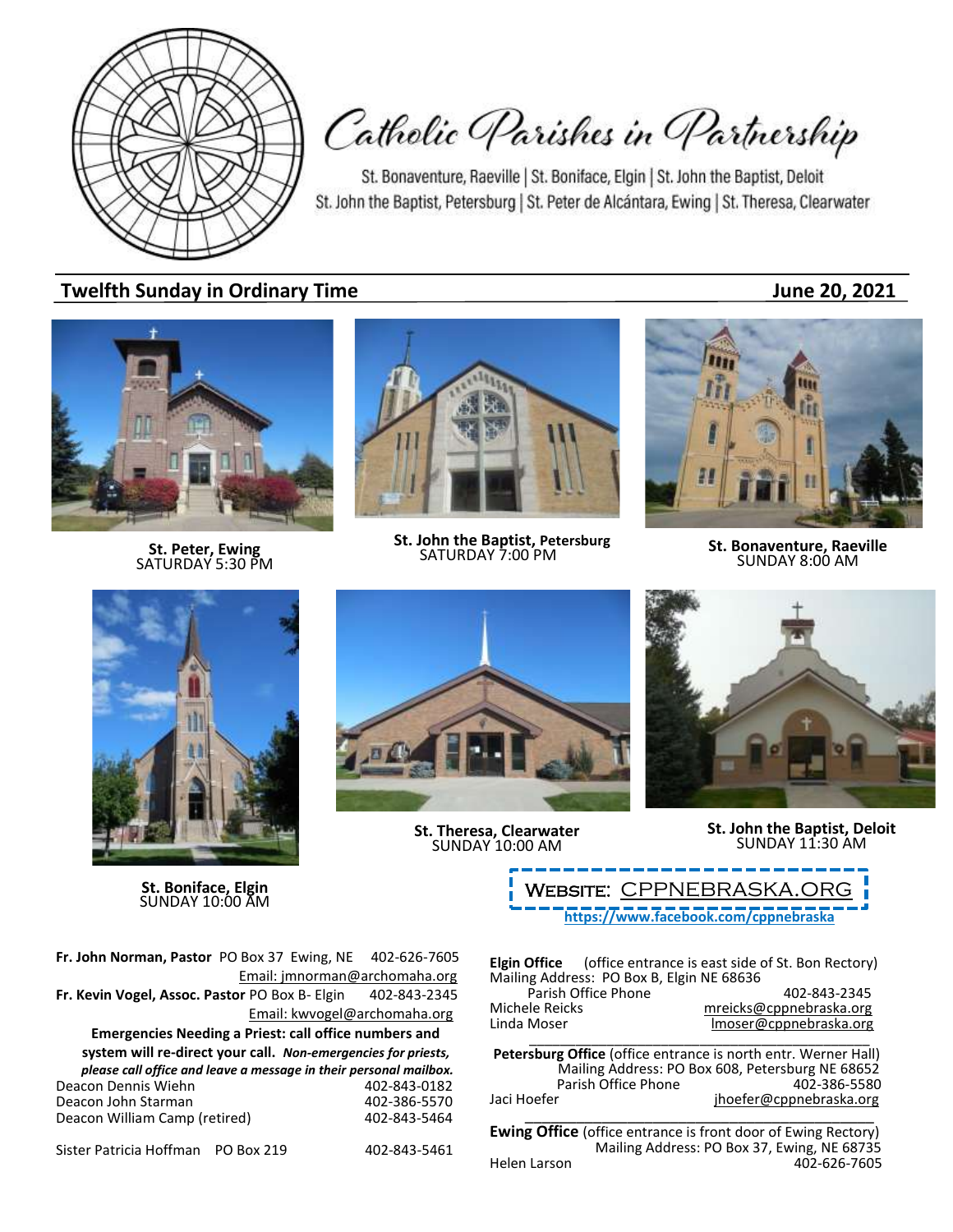# **St. Boniface Elgin**

#### **Financial Stewardship- St. Boniface- Elgin**

| ay (65 Env)<br>\$6,587.00<br>Sunday (65 Env) |              |
|----------------------------------------------|--------------|
| Children's Collection                        | \$14.30      |
| <b>Cemetery Care</b>                         | \$175.00     |
| P.I.E. (Partners in Education)               | \$500.00     |
| Easter                                       | \$20.00      |
| Sunday Collection as of Fiscal Week 49       |              |
| <b>Budgeted Total</b>                        | \$211,372.77 |
| <b>Actual Total</b>                          | \$219,321.72 |
| Amount Ahead                                 | \$7,948.95   |
|                                              |              |

**St. Boniface, St. Bonaventure: Please Remember In Your Prayers:** Jolene Lichty, Terry Dinslage, Laurie Horn, Dave Shrader, Garrett Scholz, Brittney Waldrop, Denise Jamieson, Chris Stargel, Gary Preister, Adam Kester, Matt Golden, Pat Fredrickson, John Jamieson, John King, Janet Sorenson, Eric Heithoff, Barb Ziegler, Judy Stiemle, Leo Seger, Stephanie Hanzel, Fr. Craig Loecker, Vicky Kolterman, Cheri Schwager, Anonymous young girl. **Parishioners:** Neil Childers, Sally Beckman, Marie Cheatum, Loretta Zegers, Juan Hoefer, Pat Evans, Donna Mackel, Gene Heithoff, Delbert & Avis Heithoff, Kyle Warren, Karlene Moser, Ann Beckman, Doris Kluthe, Anonymous, Diane Kluthe, Reola Pelster, Gloria Lordemann. **[Please let us know if name can be removed by calling 843-2345.]**

**ELGIN PRAYER LINE REQUESTS**

**St. Boniface:** Call Mary Jane Boes 402-843-2379 or JoAnn Beckman 402-843-6287.

## **St. Boniface after Wake Services**

Parishioners who wish to be charitable to their neighbor, friends or cousins, etc. are encouraged to offer to provide the refreshments following a wake service in our parish. Our parish offers our church basement to be used for this purpose, and our Altar Society offer their supplies for use for wake refreshments also. In the supply room on the west end of church basement you will find coffee pots, cups, napkins etc. and trays to put bars on. By the sink there are spatulas, knives etc. and towels. All we ask is when you are finished is to have the basement and supplies as you found them, and to take trash out. In the rare case of someone, who under different circumstances does not have anyone to provide them wake refreshments, a charity will be assigned to an Altar Society Circle. As mentioned earlier, to offer this act of love to someone you care about is something charitable we can do, without it having to be something assigned.

### **St. Boniface School Calendar Lottery Winners:**

| 06-14-21   | Annette & Leon Kerkman      | \$60.00 |
|------------|-----------------------------|---------|
| 06-15-21   | Angie Selting               | \$60.00 |
| 06-16-21   | Matt Koeppe                 | \$60.00 |
| $06-17-21$ | Mike & Jennifer Stuhr       | \$60.00 |
| 06-18-21   | Kyle & Cassie Childers Kids | \$60.00 |
| 06-19-21   | Bob & Teresa Heying         | \$60.00 |
| 06-20-21   | Jennifer Henn               | \$75.00 |



**St. Boniface Men's Solicitation Leaders** due date is June 25<sup>th</sup> to turn their donation lists to the Parish Office, or place in the mail slot. If you haven't collected every one, still bring in what you have with the list marked, as our fiscal year ends soon.

# **St. Boniface Family Formation**

(Grades K-6 Religious Education)



**All families that have students in K-6 for the 2021-22 term are invited**  check out **Formation.**

*If you want to know more about the Family Formation program see*

*www.familyformation.net. Once each month, on a Wednesday, families attend Mass together at 6:30 pm at St. Boniface Church, students go with their catechist from 7-8 pm for class time, and parents attend Father Vogel's talk on the topic for that month. The following Wednesday 5-6 pm is a class just for students and catechists. Families complete at-home lessons you get in a packet each month.*

**For more information, or if your family would like to enroll, contact coordinator Becky Kerkman at 402-843- 6043 or bkerkman@cppnebraska.org. The program handbook and registration forms are online at <https://cppnebraska.org/faith/#formation>**

**Registration is due by June 20**

# **Scholarships Awarded for 2021-2022**

**From St. Boniface Former Alumni Committee (\$150.00)** Jay & Kristen Evans Family John & Sam Stoltz Family

> **In Memory of Captain Larry Getzfred (\$150)** Paul & Sonja Bartak Family

**In Memory of Mark Schindler (\$250)** Jaxon Haddix, son of Cole & Andrea Haddix

> **In Memory of Sister Leta (\$150)** Mike & Rachael Barlow Family

**In Memory of Margie Pinkerton (\$150)** Kinley Drueke, daughter of Andy & Kerri Drueke

#### **Delbert Salber Memorial Scholarship (\$250) Sixth grade (PJ Tuition)**

Samantha Stuhr, daughter of Scott & Stephanie Stuhr Elizabeth Moser, daughter of Michael & Gina Moser



*St. Boniface School appreciates the following memorials given in loving memory of Lucy Allemang*

St. Boniface School Endowment: \$30.00 St. Boniface Partner's in Education: \$250.00 St. Boniface School: \$370.00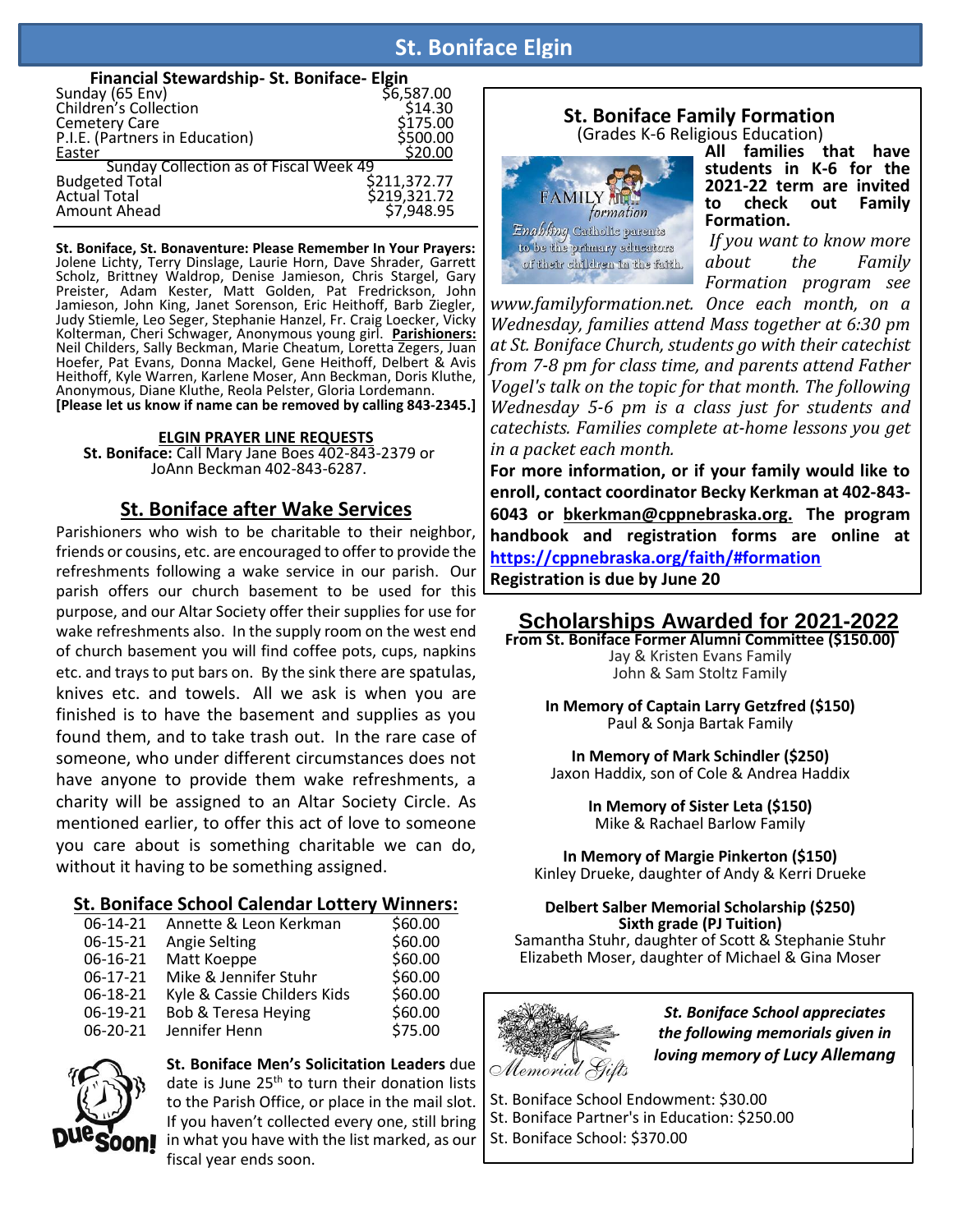# **This Week in Our Parishes…………**

| Day       | Date       | <u>Time</u>       | Events                                                                 |
|-----------|------------|-------------------|------------------------------------------------------------------------|
| Mon-Sat   | June 21-26 | ----------        | Raeville Group 1 Cleans St. Bonaventure Church                         |
| Monday    | June 21    | $8:00 \text{ pm}$ | St. John's Rosary & Meditation                                         |
| Tuesday   | June 22    | Noon              | Bulletin Deadline for the June 27 <sup>th</sup> Bulletin               |
| Tuesday   | June 22    | ----------        | Deadline for Legion of Joseph Boys Retreat Registration                |
| Tuesday   | June 22    | $6:00 \text{ pm}$ | St. John's Petersburg Mow Cemetery (Last Names R-Z) Raindate: Thursday |
| Tuesday   | June 22    | $7:00 \text{ pm}$ | Baptism Class at Elgin Convent (pre-register)                          |
| Wednesday | June 23    | ------------      | NO Confessions at St. Boniface Church                                  |
| Thursday  | June 24    | -----------       | Refreshments at Werner Hall after Petersburg 7 pm Mass                 |
| Sat/Sun   | June 26-27 |                   | Pennies from Heaven Containers at All Church Entrances                 |

# **St. Peter's** St. Theresa's **<sup>S</sup>t. John's Deloit St. Bonaventure Raeville**

### **Financial Stewardship**

**St. Peter's Ewing**  June 13: \$968.00

Ascension: \$30.00

## **St. John's Deloit**

June 13: \$575.00 St. Patrick's Cemetery Care: \$100.00 Peter's Pence: \$20.00

### **St. Theresa's**

June 13: \$1,677.00 Cemetery Care: \$3,050.00

#### **FOR ALL HAVING SPECIAL NEEDS**

**St. Peter's**: Andy Rotherham, Bob Walnofer, George Wright, Nicki Dougherty, Donna Knapp, Anslee Ostergard, Kathi Retwisch, Steve Koenig, Butch Sojka, Sister Joseph, Jeanette Tomjack, Sharon Ward, Yvonne Duggan, Marie Vandersnick and Myra (Rotherham) Schwebel. **(To start prayerline, call Lavonne Sisson 402-626-7755) St Theresa's:** Olivia Anderson, Leo Starman, Nate Thiele and Adam Kester. **(To start prayerline, call Teresa Kester 402-750-0262)**

**St. John's:** Pat McLain, Jason Ratzloff, Keith Palmer, Darlene Schueth and Carl Ernesti. **(To start prayerline, call Jeanne Knievel 402- 929-0847)**



**St. John's Deloit Christian Mothers Meeting** will be on Monday, June 28 at 8:20 pm following the Rosary with installation of new officers.

*St. Peter's St. Theresa's St. John's*

**If you took a bottle from church on Mother's Day weekend, please return the bottle (filled with change, cash or checks) to your church (even if not completely filled).**



#### **A Little Change…. CHANGES LIVES**

**Please help Beginnings Pregnancy Resource Center in bringing HOPE to those who face unplanned**  pregnancies. Your support will help us provide: **pregnancy tests, loving guidance, unconditional acceptance, pregnancy and parenting classes, and material support, all at no cost to our clients.** 

**Thank you for helping us help our clients see the beauty of LIFE!**

Sponsored by Beginnings Pregnancy Resource Center

### **Financial Stewardship**

| <b>St. Bonaventure Raeville</b>               |             |  |  |  |  |
|-----------------------------------------------|-------------|--|--|--|--|
| Sunday Collection (14 Env.)                   | \$1,180.25  |  |  |  |  |
| Children Collection                           | \$6.00      |  |  |  |  |
| <b>Cemetery Care</b>                          | \$50.00     |  |  |  |  |
| <b>Sunday Collection as of Fiscal Week 49</b> |             |  |  |  |  |
| <b>Budgeted Total</b>                         | \$49,960.89 |  |  |  |  |
| <b>Actual Total</b>                           | \$54,252.29 |  |  |  |  |
| Amount Ahead                                  | \$4,291.40  |  |  |  |  |

#### **PRAYER LINE REQUESTS**

**St. Bonaventure**: Call Mary Ann Fangman 402-843-6129 or Diane Scholl 402-386-5256



**St. Bonaventure Group 1 Church Cleaning will be held Monday- Saturday, June 21-26th. Please come. If you do not remember your group, call one of the officers or check in back of church. Thank you!**

# **St. John's Petersburg**

# **Financial Stewardship St. John's – Petersburg**

Adult: \$620.00<br>Children: \$5.00

Cemetery Fund: \$25.00

**Petersburg Prayer Line Requests for St. John the Baptist:** Call Kathy Koch 402-386-5481 or Kelly Starman 402- 386-5570.



**St. John the Baptist Petersburg Feast Day Mass will be held on Thursday, June 24th at 7:00pm. After Mass, refreshment will be served at Werner Hall. Everyone is welcome.**



**St John's Petersburg Cemetery Mowing Tuesday, June 22 (Last Names R-Z)** will mow at 6 pm (rain date Thursday). Parishioners are encouraged to mow/trim at your convenience if

the time is not compatible with your schedule.

## **Once A Month Club St. John's Petersburg Winners – June 2021**

- \$150 Donna Ketteler<br>\$100 Monty & Teri R
- \$100 Monty & Teri Reicks<br>\$75 Ron Eischeid
- \$75 Ron Eischeid<br>\$75 Skyler & Sara
- \$75 Skyler & Sarah Knust<br>\$50 Helen Preusser Grand
- \$50 Helen Preusser Grandkids<br>\$50 Greg Moser
- \$50 Greg Moser<br>\$50 John & Laur
- \$50 John & Laurene Veik<br>\$50 Helen Preusser Gran<br>\$50 Cali Stokes **Helen Preusser Grandkids**
- \$50 Cali Stokes<br>\$50 Adam & Jei
	- Adam & Jeri Wies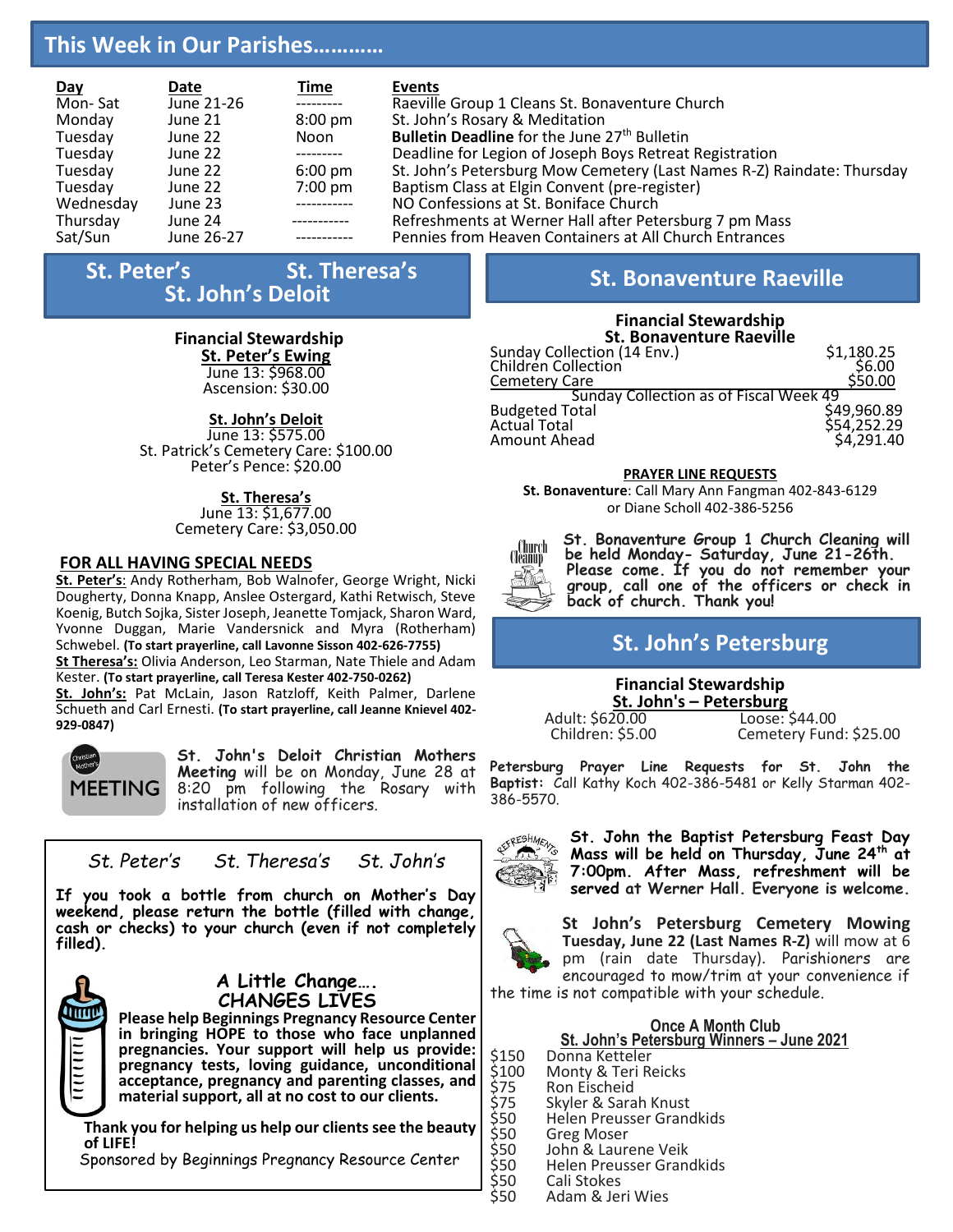# **Mass Intentions for the week………**

| Location       | <u>Day</u> | Date    | Time              | <b>Intentions</b>                                                                                    |
|----------------|------------|---------|-------------------|------------------------------------------------------------------------------------------------------|
| (SBE)Elgin     | Monday     | June 21 | $8:15$ am         | <b>Communion Service</b>                                                                             |
| (SBR) Raeville | Tuesday    | June 22 |                   | No Mass                                                                                              |
| (SPE) Ewing    | Tuesday    | June 22 |                   | No Mass                                                                                              |
| (SBE) Elgin    | Wednesday  | June 23 |                   | No Mass                                                                                              |
| (SJP) Petersb. | Wednesday  | June 23 |                   | No Mass                                                                                              |
| (STC) Clearw.  | Wednesday  | June 23 |                   | No Mass                                                                                              |
| (SBE) Elgin    | Thursday   | June 24 | $8:15$ am         | Communion Service<br>(Rosary for Vocations to follow)                                                |
| (SPE) Ewing    | Thursday   | June 24 | -----------       | No Mass                                                                                              |
| (SJP) Peters.  | Thursday   | June 24 | $7:00 \text{ pm}$ | +Ruth Kerkman<br><b>Feast of St. John the Baptist (Note Time)</b><br>(See Liturgical Schedule Below) |
| (SJD) Deloit   | Friday     | June 25 | $8:30$ am         | +Bernadine Walnofer                                                                                  |
| (SBE) Elgin    | Friday     | June 25 | $8:15$ am         | +Mary Jane Henn                                                                                      |
| (SPE) Ewing    | Saturday   | June 26 | 5:30 pm           | +Frank & Bert Noffke                                                                                 |
| (SJP) Petersb. | Saturday   | June 26 | $7:00$ pm         | +Larry Henn                                                                                          |
| (SBR) Raeville | Sunday     | June 27 | $8:00 \text{ am}$ | +Viola Pelster                                                                                       |
| (SBE) Elgin    | Sunday     | June 27 | $10:00$ am        | +Dodi Bauer                                                                                          |
| (STC) Clearw.  | Sunday     | June 27 | $10:00$ am        | For the People of Our Parishes                                                                       |
| (SJD) Deloit   | Sunday     | June 27 | $11:30$ am        | +Francis & Claire Musil                                                                              |

| Liturgical Schedule for Sunday, June 26-27, 2021                                                           |                                            |                                                                            |                                                                                     |                                                  |                    |                          |                                                                  |
|------------------------------------------------------------------------------------------------------------|--------------------------------------------|----------------------------------------------------------------------------|-------------------------------------------------------------------------------------|--------------------------------------------------|--------------------|--------------------------|------------------------------------------------------------------|
| Weekend                                                                                                    | <b>Servers</b>                             | <b>Ushers</b>                                                              | Greeters-Elg.<br>Rosary Ldrs-Rae.<br>Money Counters-Pet.                            | <b>Gift Bearers</b>                              | <b>Lectors</b>     | Music                    | <b>E.M.H.C.</b><br><b>No Precious Blood</b><br>*To the Homebound |
| Thursday<br>JUNE 24<br>$7:00$ pm (note<br>time)<br>St. John's<br><b>PETERSBURG</b><br>St. John the Baptist | Christian<br>Preister<br>Gavin Stuhr       | Derek Stuhr<br>Vet Stuhr                                                   | <b>SPECIAL EVENING</b><br><b>MASS</b>                                               |                                                  | Alan<br>Temme      | Guitar<br>Group          | Deacon John Starman                                              |
| Feast Day<br><b>Saturdav</b><br><b>JUNE 26</b><br>5:30 pm<br>St. Peter's EWING                             | Michael<br>Koenig                          | Mike Thramer<br><b>Greg Napier</b>                                         |                                                                                     | Bruce &<br>Rhonda<br>Hoffman                     | Tim Larson         | Follow<br>Schedule       | <b>Helen Larson</b>                                              |
| Saturday<br><b>JUNE 26</b><br>$7:00$ pm<br>St. John's<br><b>PETERSBURG</b>                                 | Kaitlyn<br>Pelster<br>Natalie<br>Pelster   | <b>Wally Scholl</b><br>Larry Zegers                                        | <b>Money Counters</b><br>Randy Ketteler<br>Lynette Seier                            |                                                  | Cindy<br>Temme     | Guitar<br>Group          | Deacon John Starman                                              |
| Sunday<br><b>JUNE 27</b><br>$8:00$ am<br><b>St. Bonaventure</b><br><b>RAEVILLE</b>                         | Reese<br><b>Stuhr</b><br>Samantha<br>Stuhr | <b>Bryan Bode</b><br>Jake<br>Grundmayer                                    | Rosary Leaders<br>Ken & Joyce<br>Reestman                                           | Spencer &<br>Megan<br>Heying<br>Family           | <b>Brian Stuhr</b> | Paul<br>Kuhlman          | Ken Stuhr                                                        |
| Sunday<br><b>JUNE 27</b><br>$10:00$ am<br><b>St. Boniface</b><br><b>ELGIN</b>                              | Sydney<br>Niewohner<br>Brooklyn<br>Meis    | <b>Ed Parks</b><br>Ray Payne<br>Chuck Pelster<br><b>Bob</b><br>Schiltmeyer | Greeters<br>Jason & Kerri Koenig<br>Family-W<br>Marilyn Reestman-N<br>Jodine Meis-S | Andrew &<br><b>Kristin</b><br>Childers<br>Family | Alan Reicks        | Mark &<br>Julie<br>Dwyer | Pastor, Deacon Dennis<br>To the Homebound:<br>*Natalie Reicks    |
| <b>Sunday</b><br><b>JUNE 27</b><br>$10:00$ am<br>St. Theresa's<br><b>CLEARWATER</b>                        | Kaylee<br>Thiele<br>Justice<br>Blecher     | Kevin<br>Filsinger<br>Steve Hankla                                         |                                                                                     | Ryan &<br>Jéana Ahlers                           | Connie<br>Cronin   | Follow<br>Schedule       | Tom Kester                                                       |
| <b>Sunday</b><br><b>JUNE 27</b><br>$11:30$ am<br>St. John's DELOIT                                         | Sharon<br><b>Bartak</b>                    | Ron Funk<br>Gregg Bartak                                                   |                                                                                     | Paul & Diane<br>Dicke                            | Charley<br>Mlnarik | Follow<br>Schedule       | Diane Dicke                                                      |



## **Especially in Summer-**

**Out of courtesy for others, please trade with someone if you can't be here for your Liturgical Obligations. If you need cell phone numbers, call the Parish Office during Office Hours.**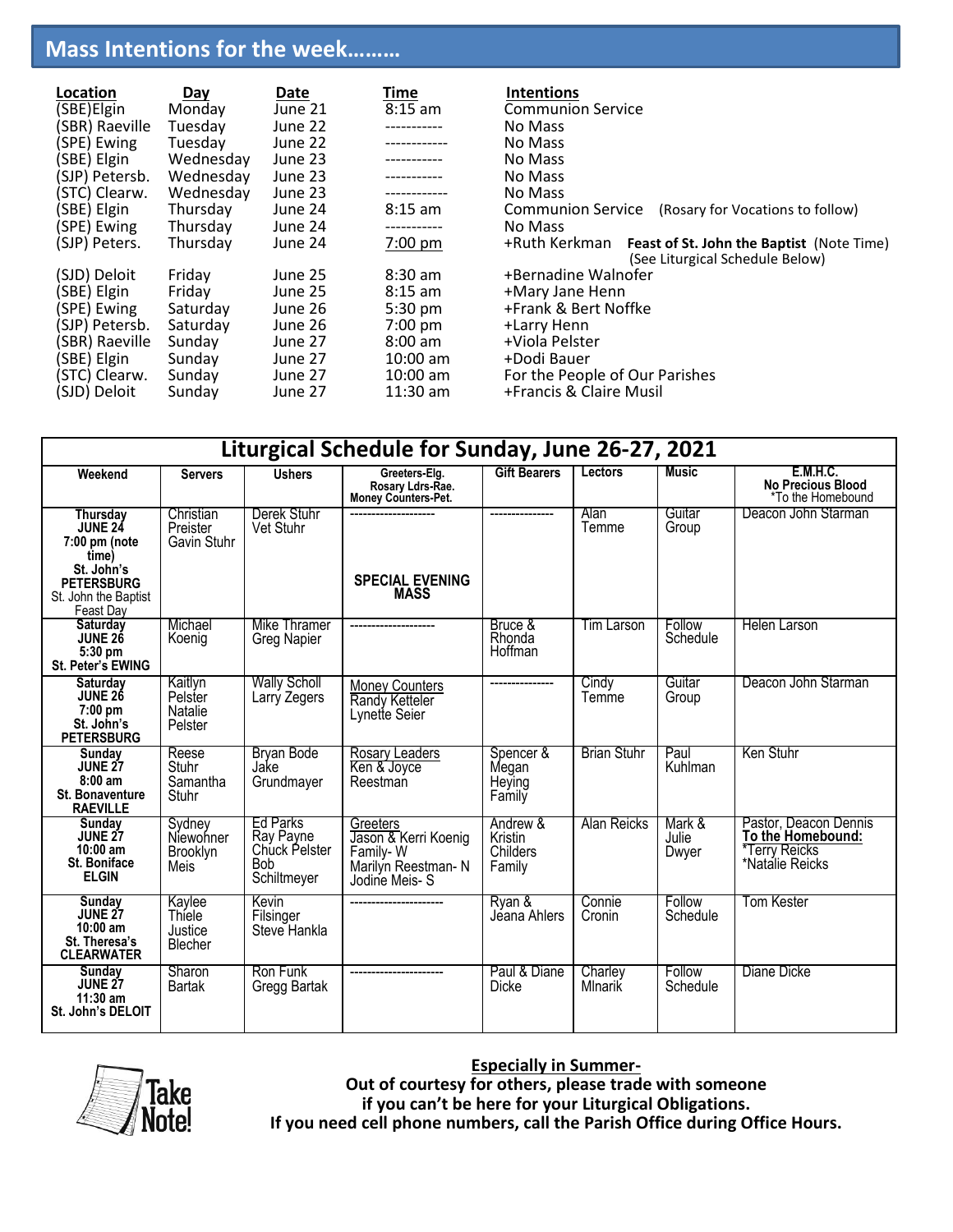## **General News**



# **Baptism Class**

**Tuesday, June 22 at 7:00 pm St. Boniface Ministry Room-Convent**

In order to have your child baptized, it is necessary for you to attend this class if you are a first-time parent, a parishioner recently registered in any parish, or if it has been over three years since you last attended the class. *Please call Gwen Beckman at 402-843-8137 to register.* The next class will not be held for several months, so please keep this in mind. Instructors are Dave & Gwen Beckman.

**Fathers and Sons—Together Forever**, *July 24 – 25*, *retreat for fathers and their sons ages 11–16,* with Edward DeSimone, Ph.D., a priest, and a team of fathers and sons. This weekend provides opportunities for open communication and mutual learning between fathers and their adolescent sons along with Mass and a traditional blessing of the sons. This fun weekend will include, weather permitting, dodgeball competition, water balloon toss, and a hayrack ride. – Social distancing will be observed, please come with your mask. Saturday, 8:00 a.m. to Sunday, 12:00 p.m. Register now at [www.StBenedictCenter.com](http://www.stbenedictcenter.com/) or call (402) 352-8819.



## **EXTENDED Registration Deadline for this retreat is Tuesday, June 22**

# Legion of Joseph

**A Retreat for Young Boys for Incoming 4-7 th Graders will be held Wednesday, July 14 at 9:00 a.m. until Thursday, July 15, at 1:00 pm, at the Tintern Retreat Center, Oakdale, NE.**

We will be focusing on Joseph, the father figure. Boys will learn how to be true male leaders with the help of Joseph. Activities are in the making including campfire, s'mores, games, gaga pits, Mass, Adoration, Confession and so much more!! Embrace your God given purpose while meeting new friends and forming a closer relationship to

> Jesus through Joseph! **So much fun!!**  Registration forms are now available at

**<https://cppnebraska.org/faith/#retreats>**, the school office or at the Elgin Parish Office. For more information, contact coordinator Becky Kerkman, [bkerkman@cppnebraska.org,](mailto:bkerkman@cppnebraska.org) 402-843-6043.

## **TEC (Teens Encounter Christ) Friday through Sunday, July 16-18, 2021 at Tintern Retreat Center**

Weekends are specifically designed for those currently juniors and seniors in high school to age 23. Retreat fee is \$75. To register, please pick up an application form at the Elgin Parish Office, the Pope John Office or at **<https://cppnebraska.org/faith/#retreats>**. If you have questions, please contact Terry Reicks, 402-741-0165.



**God bless all the fathers in the world. Guide them to be good role models and loving to all their children. Help them to be a father like You are. Give them grace and** 

**patience to handle situations in a loving way. Amen.**

**Next week, June 26-27,** is the Peter's Pence Collection, which provides Pope Francis with the funds he needs to carry out his charitable works around the world. The proceeds benefit our brothers and sisters on the margins of society, including victims of war, oppression,



and disasters. Use the envelopes from your packet and please be generous.

**Spirituality Day for women of the Rural Central Deanery will be held on June 22 at Our Lady Of Mount Carmel in Tilden, NE.** It will begin at 9:00 am with Mass. Registration at 9:45am with coffee cake and muffins. Lunch served at 11:30 am. \$10 at the door. Two topics will be discussed. All women of the Deanery are invited to attend.

**Now is your chance to see Dr. Ray live!** Clinical psychologist and EWTN radio show host, **Dr. Ray Guarendi**, is coming to Omaha June 29th and 30<sup>th</sup> to record four episodes of his EWTN TV show, Living Right with Dr. Ray. Taping will take place at the JPII Newman Center on the University of Nebraska at Omaha's campus located at 1221 S. 71st St. Omaha, NE 68106. **Free tickets are available** to attend the recordings! Visit spiritcatholicradio.com to reserve your seat. Questions? Contact 402-571-0200 or email kyss@kyss.com. Volunteers are needed! Email [jackie@kvss.com](mailto:jackie@kvss.com) for details about volunteering for this event.

# **Prayer for Rain**



**Almighty God, we are in need of rain.** We realize now, looking up into the clear blue sky above, what a marvel even the least drop of rain really is. To think that so much water can fall out of the sky, which now is empty and clear! We place our trust in You. WE are sure that You know our needs, but

You want us to ask You anyway, to show You that we know we are dependent on You. Look on our dry hills and fields, dear God, and bless them with the living blessing of soft rain. Then the land will rejoice and the rivers will sing Your praises and the hearts of men will be glad. Amen.

**A Christian steward is one who receives God's gifts gratefully, cherishes and tends them in a responsible and accountable manner, shares them in justice and love with others, and returns them with increase to the Lord.**

-- USCCB, Pastoral Letter on Stewardship, 1992